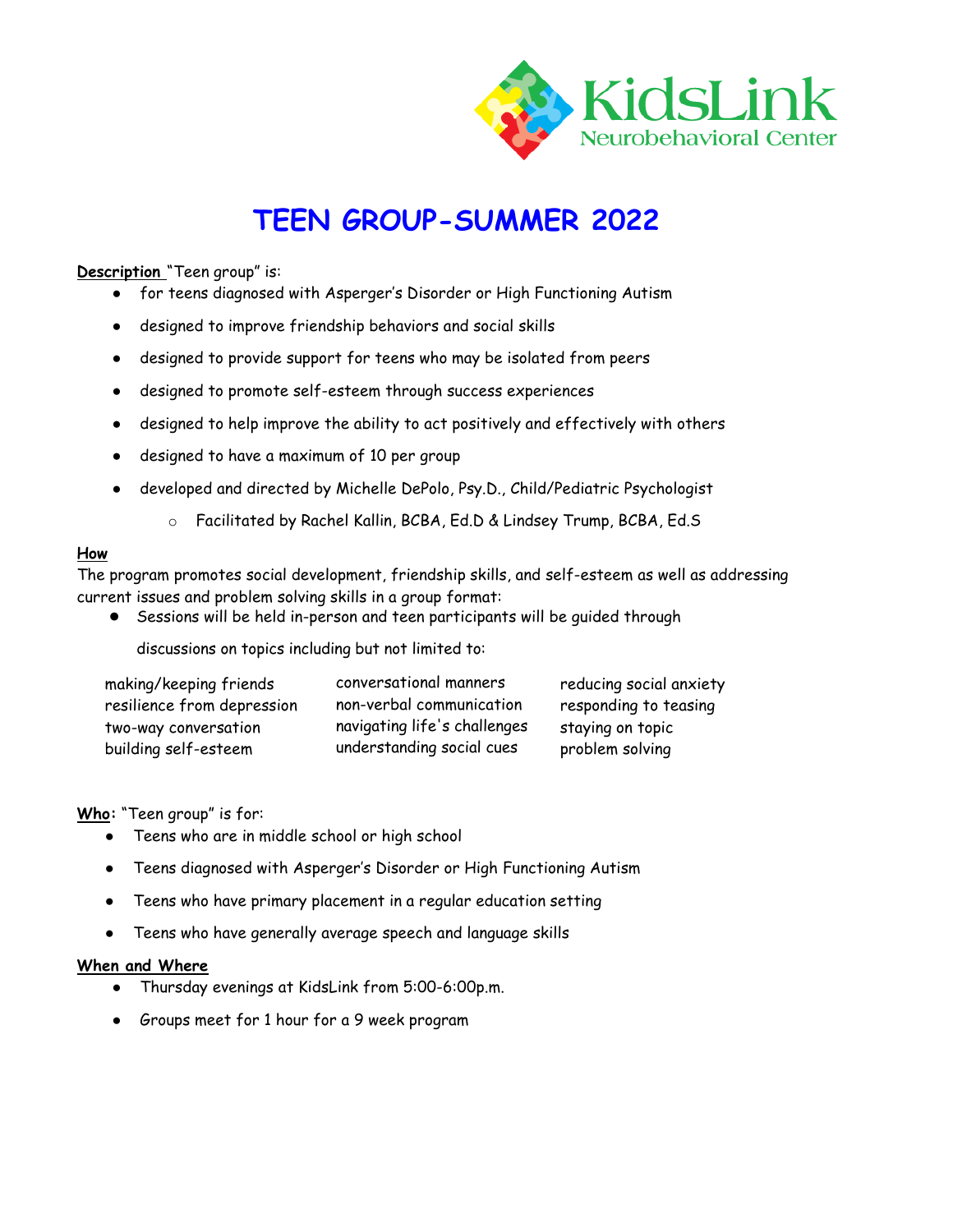| SUMMER 2022 DATES: |  |
|--------------------|--|
| <b>May 26</b>      |  |
| June 2             |  |
| June 9             |  |
| June 16            |  |
| June 23            |  |
| June 30            |  |
| July 14            |  |
| July 21            |  |
| July 28            |  |
|                    |  |
|                    |  |

# **Cost**

- The program fee is  $$450$
- To reserve your spot, please send payment of \$100 with the attached application. The remaining \$350 is due at the first group
- Per guidelines of your insurance, the program costs may be reimbursable under the CPT code 90853 (group psychological treatment).

## **Application and Enrollment Process**

- Please complete the attached application and return it with your payment to: KidsLink NeuroBehavioral Center 899 Frost Road Streetsboro, Ohio 44241 Attention: Katrina Mullen
- **Parents or young adults are encouraged to reply as early as possible, as enrollment is limited.** Call KidsLink at 330-963-8600 with any questions.

*We look forward to working with you and your teen!*